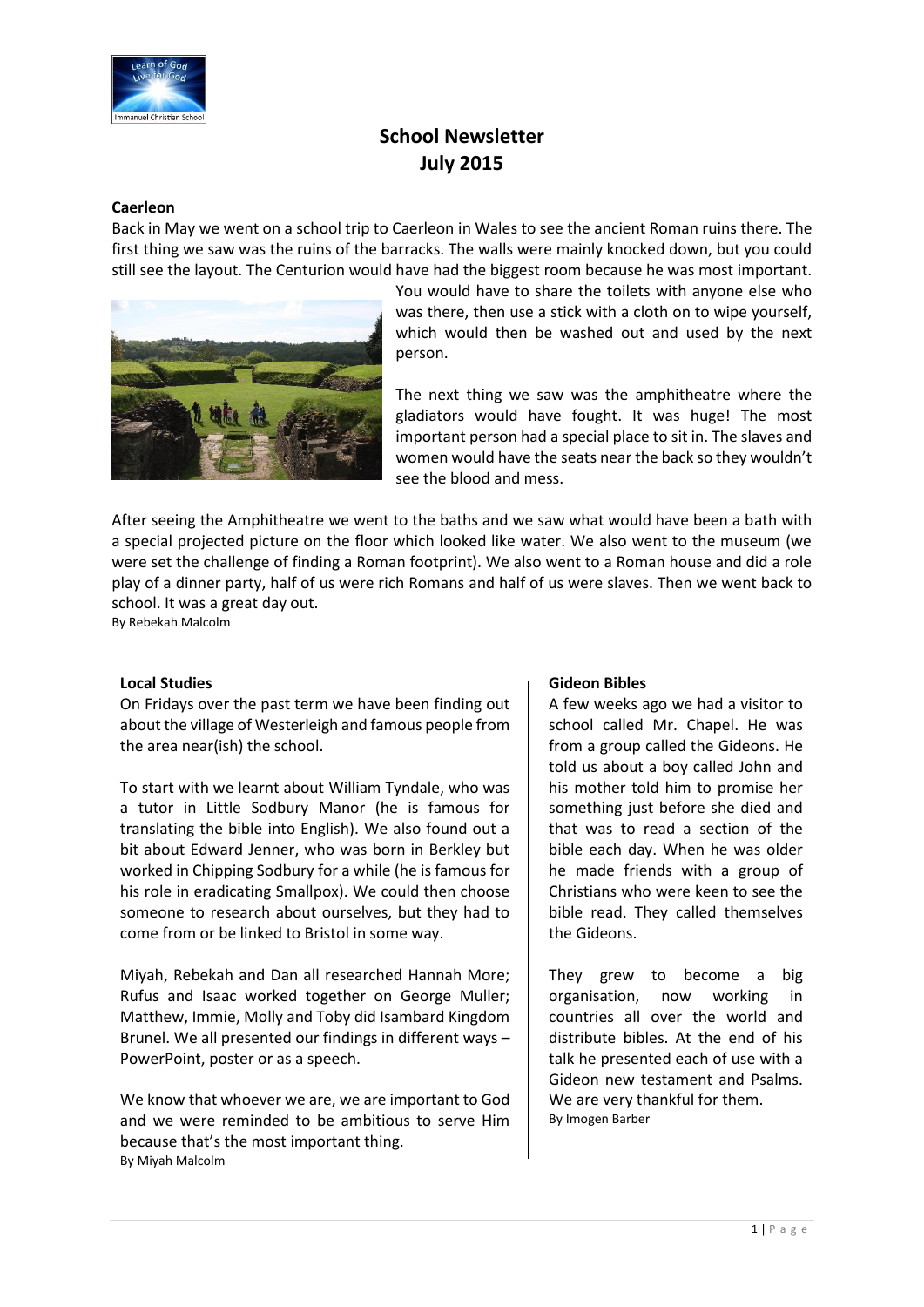

#### **Church Tower**

On the 5th June 2015, we went up the church tower.

First we went to a room above the vestry. We had to climb up a ladder and through a little trap door into the room. There Martin (the bell ringer) rang the bell and we learned some facts about the bells, such as the heaviest bell weighed a gigantic one tonne!

After that we went up 48 stairs to the bell room. We saw how big they all were (they were HUGE!). Then we went up another 71 stairs to the top of the tower, there were



119 steps altogether. On the platform on the top of the tower, it was quite windy, when actually it was a really hot day and quite calm on the ground.

We could see a lot of things far away, as the visibility was excellent. After that we went down the step plus we went up on the ladders, so 258 steps in total!). After that we had a tour of the church and then went back to school. It was great.

By Imogen Barber

#### **Westonbirt Arboretum**



I liked the car park at Westonbirt Arboretum. There were a few cars. We went into the forest. There were big and tall trees. We saw flowers and shrubs and grass. We saw foxholes, mouse-holes and rabbit holes. We went to benches and sat. We had a map and had to find certain points on it. We used a compass. We spelled the word 'Weston' by finding the letters from the locations on the map. After lunch we played and explored. We also looked at leaves on benches and matched them with the real leaves to tell what they were. By Iyannah Malcolm.

# **Battle of Britannia**

On the  $10<sup>th</sup>$  July we put on a mini play called the Battle of Britannia. The plot, in short, was that the Romans conquered Britain and settled there. At the beginning Emperor Claudius was chatting to his senator, Ludicrus about who they should invade. Claudius decides they should attempt Britannia again. There was a battle scene between the Celts and the Romans, then the Celts asked for a truce.

The funniest part of the play was the letter sent back to Rome from a soldier talking about the Celtic women being big, loud and that they dye their hair with something that smells horrible! I was two characters, Ludicrus (a Senator) and Septimus (a Roman soldier). We all really enjoyed doing it, even though we didn't have much time to practice. By Rufus Gulliford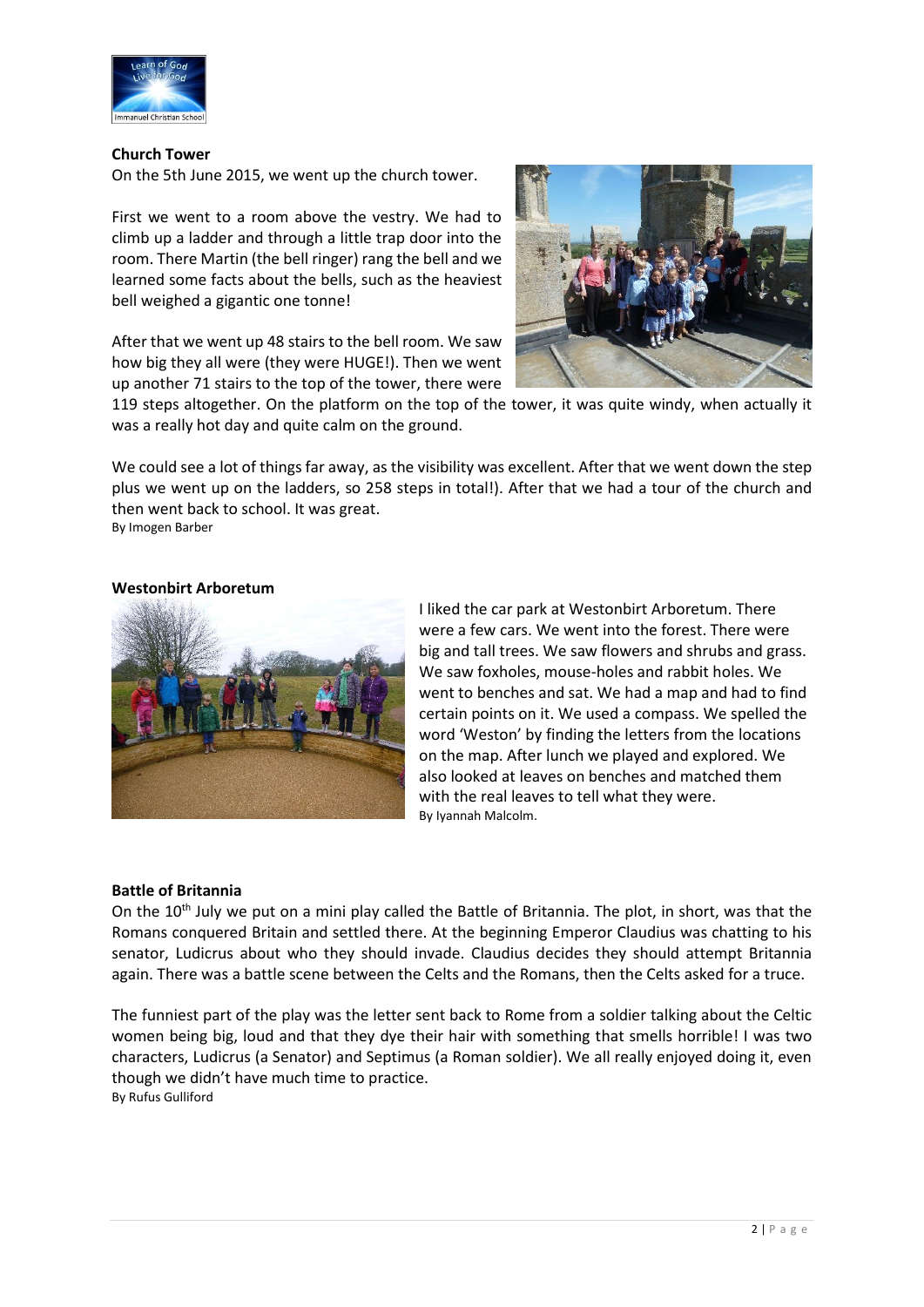

#### **New Zealand Day**



It was on Friday 26<sup>th</sup> of June. We played a Hairy Maclary Game. I liked it because it was a maths game. The day was exciting. We made pikelets and they were yummy. It was fun making the flag out of paper. By Tilly Gulliford

## **Aquaducts**

At the start of term we started a new DT project. We planned to do aquaducts (not viaducts) and then Roman weapons. So we began to research and plan, measure and calculate.



Everyone had a different design. Immie planned to make hers out of a sand dough, with arches of different heights and a sloping waterway. Toby wanted to make his out of tiny bricks and cement (called Teifoc) and Dan decided to make his out of clay, planning to make three layers of arches. Everyone apart from Rebekah came up with some design problems but managed to find ways around the problems.

Toby's design would often crash and break so in the end he decided to make it into an ancient ruined aquaduct and it looked very picturesque. Immie's one kept on cracking. "The glue gun is my best friend" stated Immie, aged 10 as she used it and lollipop sticks to scaffold the structure. By the 4th week it worked perfectly.





Dan's one cracked in half many times so he finally relented and had only one layer of arches. In

compensation, he added an interesting 3 pipes making his the longest and second highest.

We ran over schedule on our project by three weeks and on the fourth week we tested the aquaducts to see if they could carry water from one end to the other. It was really exciting testing them and we were pleased they all worked (apart from Toby's which was the ruin). Dan's broke soon after the test.

As we had run over there wasn't time to make Roman weapons (much to Mrs. Gulliford' relief!). Instead we did preparations for the end of term thank you celebration. We made cards, bunting and delicious foods and we will give them out to all the people who help us in school. I think it's true to say everyone enjoyed the DT project, even though it was frustrating at times. By Dan Heaps